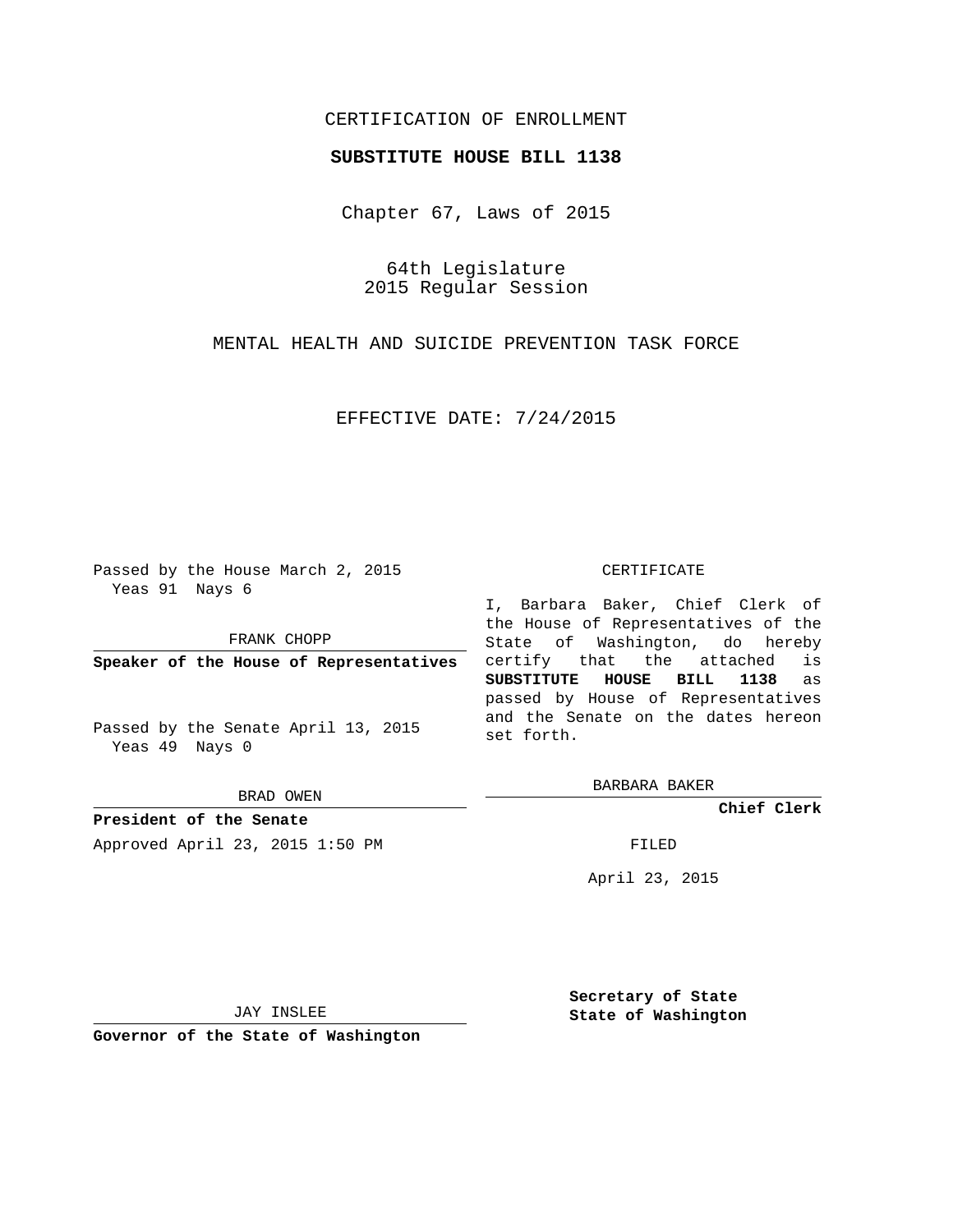## **SUBSTITUTE HOUSE BILL 1138**

Passed Legislature - 2015 Regular Session

## **State of Washington 64th Legislature 2015 Regular Session**

**By** House Higher Education (originally sponsored by Representatives Orwall, Haler, Blake, Carlyle, Kochmar, Reykdal, Appleton, S. Hunt, Pollet, Tarleton, Ortiz-Self, Gregerson, Bergquist, Ormsby, Senn, Riccelli, Ryu, Tharinger, Walkinshaw, and Fey)

READ FIRST TIME 02/06/15.

 AN ACT Relating to creating a task force on mental health and suicide prevention in higher education; creating new sections; and 3 providing an expiration date.

BE IT ENACTED BY THE LEGISLATURE OF THE STATE OF WASHINGTON:

NEW SECTION. **Sec. 1.** (1) The legislature finds that:

 (a) According to Mental Health America's Parity or Disparity: The State of Mental Health in America 2015 Report, Washington ranks fourth in states with the highest prevalence of mental illness and lowest access to care. The report finds that, in Washington, both adults and youth have worse mental health outcomes than residents of other states. The report shows that Washington ranks third in states with the highest prevalence of behavioral concerns. The report estimates that there are over one million adults with mental illness in Washington, and almost one quarter of a million adults with 15 serious thoughts of suicide.

 (b) According to the national college health assessment survey, sponsored by the American college health association, almost ten percent of college students reported that they had seriously considered attempting suicide and 1.5 percent of students reported that they had attempted suicide within the last school year. There are approximately four hundred thousand students attending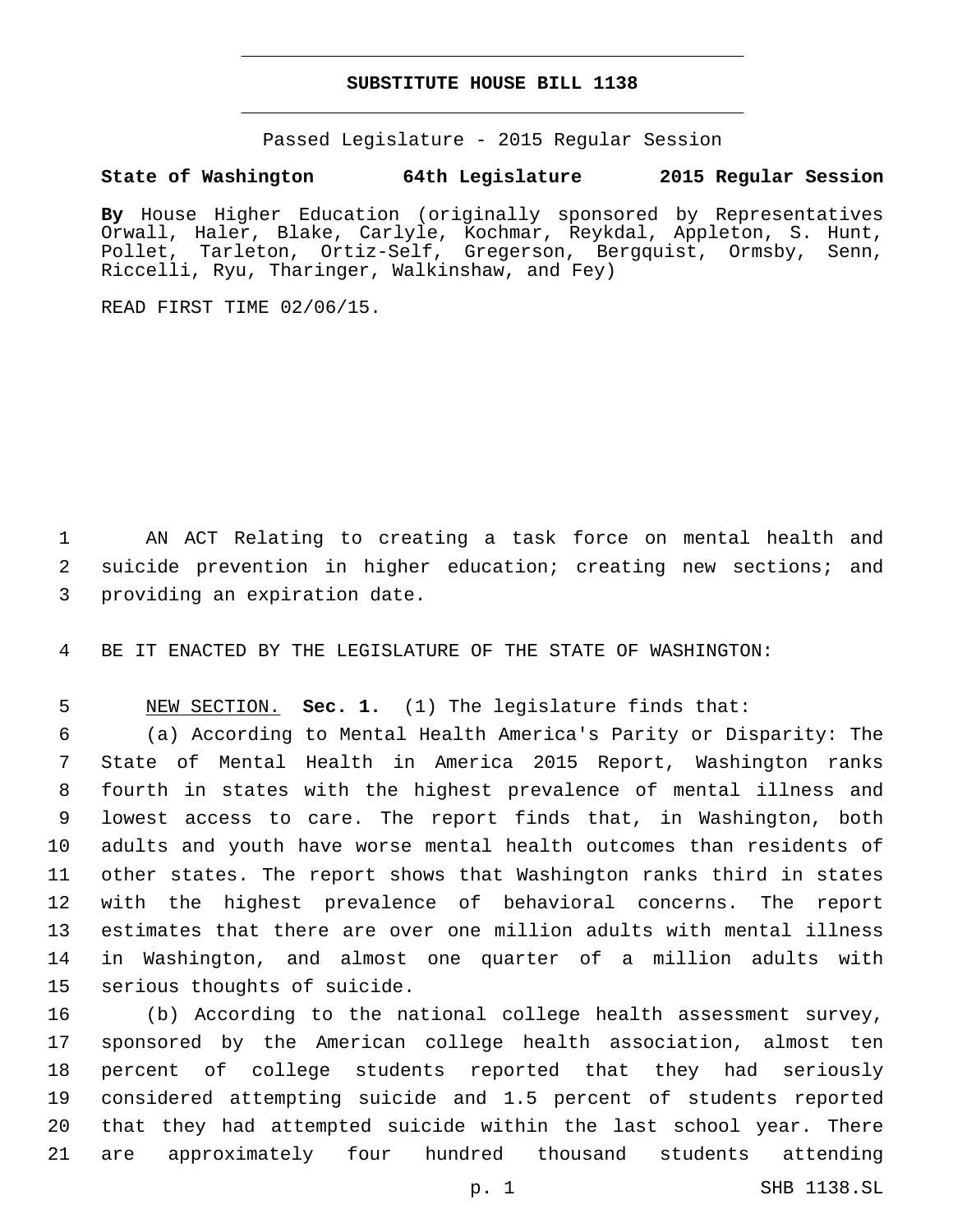Washington's two-year and four-year public and private institutions of higher education, so based on national averages, about forty thousand Washington students have suicidal ideation, and about six thousand have attempted suicide in the past year.4

(c) According to the state department of health:

 (i) Suicide is the second leading cause of death for Washington youth between the ages of ten and twenty-four. Suicide rates among Washington youth remain higher than the national average;

 (ii) In 2012 and 2013, over two hundred youth between the ages of eighteen and twenty-four died by suicide. Those same years, over one thousand youth ages eighteen to twenty-four required hospitalization 12 due to a self-inflicted nonfatal injury; and

 (iii) For each youth between the ages of ten and twenty-four who dies by suicide, the average cost is nearly two million dollars in future work loss and five thousand dollars in medical costs. The estimated cost for each nonfatal suicide attempt that results in hospitalization is about eleven thousand dollars in medical costs and 18 twenty-four thousand dollars in work loss costs.

 (d) According to the national center for veterans studies at the University of Utah, veterans face an elevated risk of suicide as compared to the general population; nearly half of college students who are United States military veterans have had thoughts of suicide. Nearly eight percent of veteran college students reported a suicide attempt compared to a little over one percent of other 25 college students.

 (2) Therefore, the legislature intends to convene a task force on mental health and suicide prevention in higher education to determine what policies, resources, and technical assistance may be needed to support the institutions of higher education in improving access to mental health services and improving suicide prevention responses.

 NEW SECTION. **Sec. 2.** (1) Forefront at the University of Washington shall convene a task force on mental health and suicide prevention at Washington's public and private institutions of higher education to determine what policies, resources, and technical assistance are needed to support the institutions in improving access to mental health services and improving suicide prevention responses.

 (2) Membership of the mental health and suicide prevention in higher education task force shall be as provided in this subsection.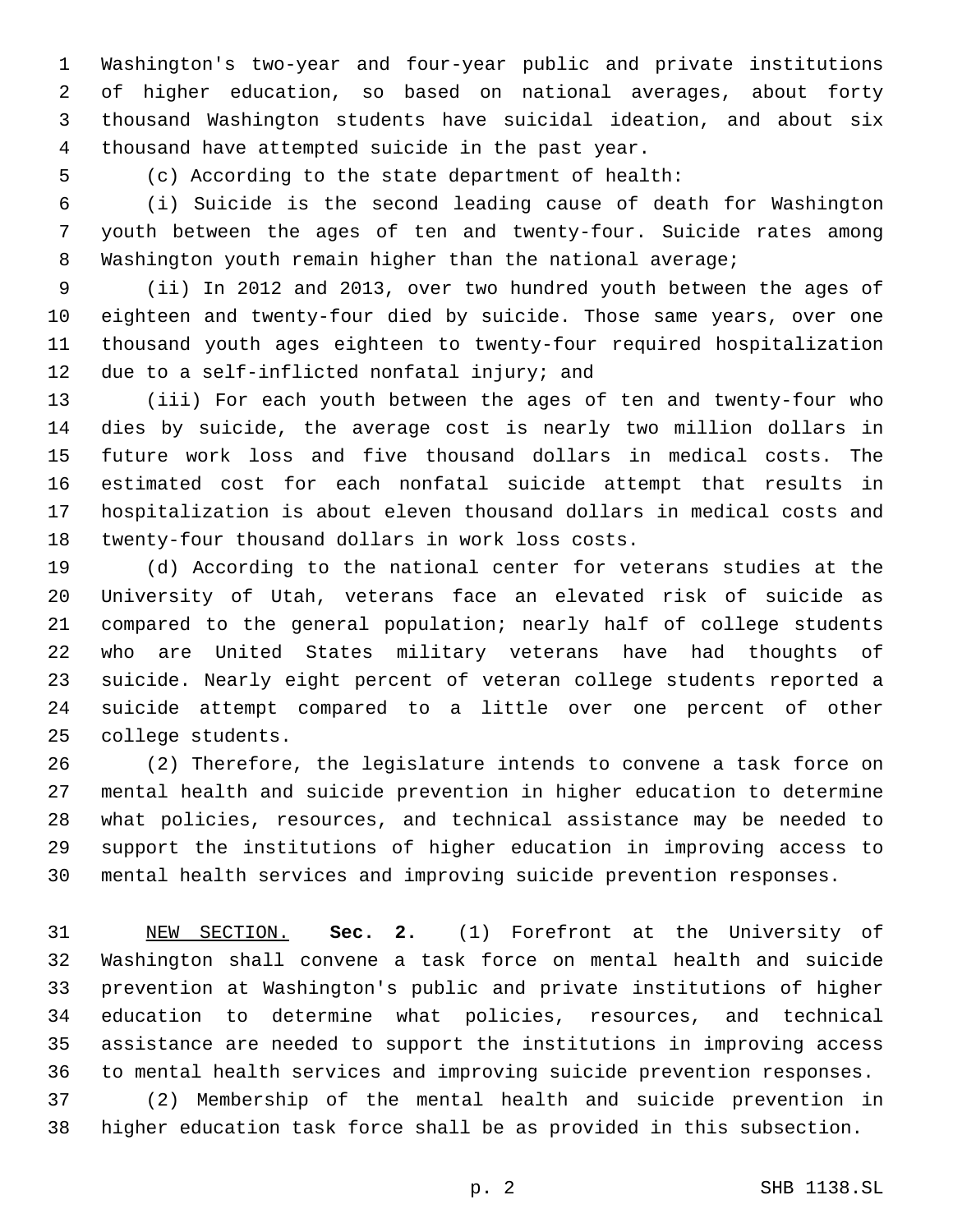(a) The following agencies and organizations shall each appoint one member to the task force: The student achievement council, the council of presidents, the state board for community and technical colleges, the independent colleges of Washington, the workforce training and education coordinating board, the northwest career colleges federation, the Washington department of veterans affairs, the Washington department of social and health services, and the 8 Washington department of health; and

 (b) Forefront at the University of Washington shall invite campus counselors and mental health experts; experts on suicide assessment, treatment and management; mental health and suicide prevention 12 advocates; veterans center staff; experts on lesbian, gay, bisexual 13 and transgender issues, and ethnic and minority affairs experts; campus administrators; and students to be members of the task force. The invitees must represent the various demographics and 16 geographies of the state.

 (c) The task force may form subgroups of members that research, discuss, and make recommendations on one or more topics in furtherance of the overall goals of the task force.

 (3) The task force shall choose its cochairs from among its membership. Forefront at the University of Washington shall convene the initial meeting of the task force and the cochairs shall convene 23 subsequent meetings.

 (4) Staff support for the task force must be provided by 25 Forefront at the University of Washington.

 (5) The task force, in cooperation with the state's public and private institutions of higher education, shall collect data related to mental health services, suicide prevention and response, and deaths by suicide at the public and private institutions of higher education in Washington, to the extent that data is available. This 31 data may include:

 (a) Protocols for responding to students in distress that cover intervention, treatment, reentry, and post-crisis intervention;

 (b) Data on on-campus use of student behavioral health services 35 over the past five years;

 (c) Data on available funding for on-campus student behavioral 37 health services over the past five years;

 (d) Data on the number of mental health professionals and chemical dependency professionals working on campus and the number of 40 students on campus over the past five years;